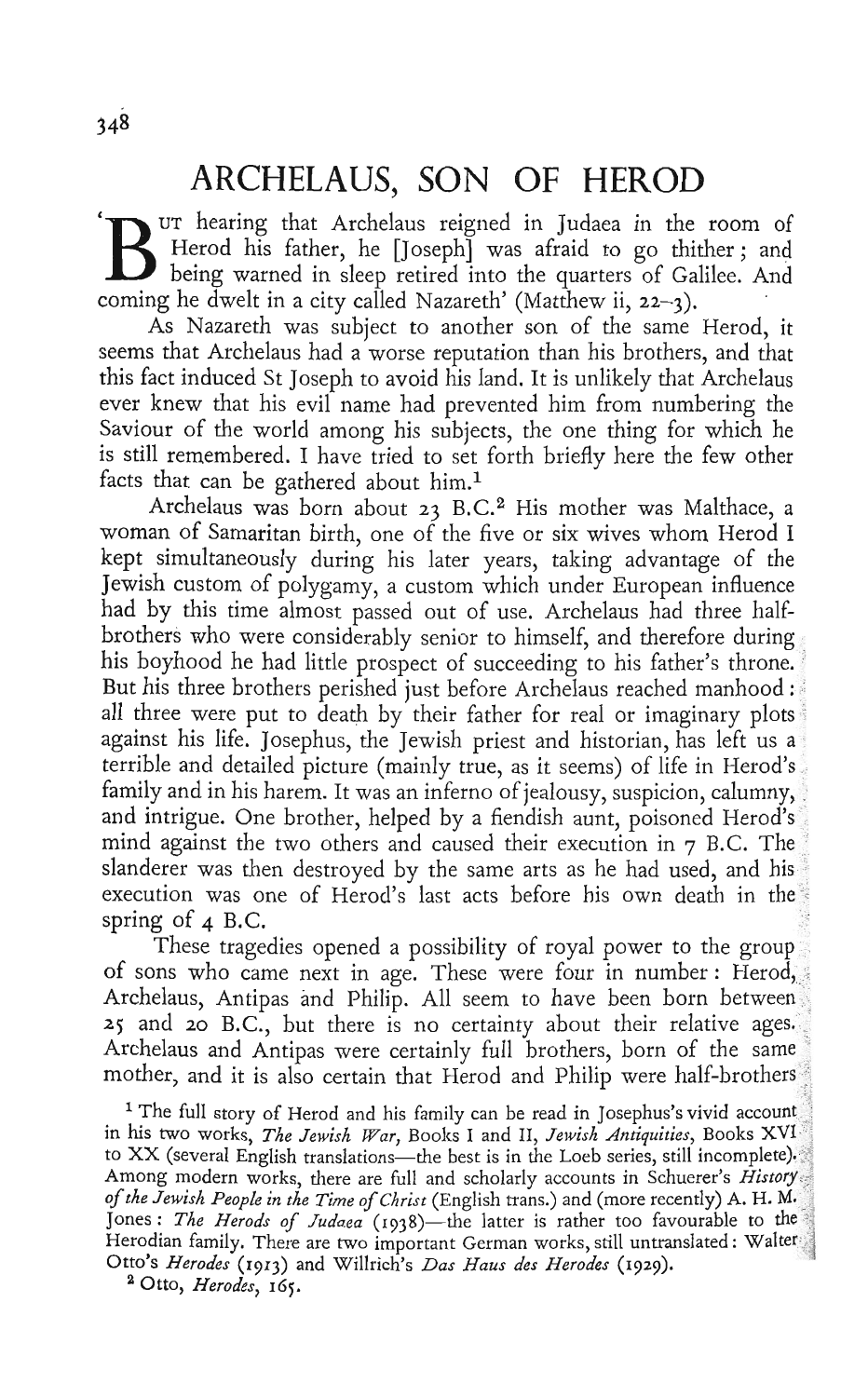to the preceding and to one another. Probably Philip was the youngest of the four, but the order of the three others cannot be absolutely fixed. It is more likely, but not certain, that Archelaus was senior to Antipas,<sup>1</sup> and there is a slight probability that Herod was the eldest of the four. Therefore the order usually followed in tables is (as given below): Herod, Archelaus, Antipas, Philip.



Archelaus could have had little to do with the events leading to the deaths of his elder brothers. He was too young and moreover he was living at Rome for several years, probably from about the age of twelve to eighteen, together with his half-brother Philip. It was the custom for dependent kings to send their sons to be educated in Rome: they lived in the house of some senator, and associated with the sons of other senators. If not engaged in very serious study, they at least learnt the Latin language, Roman manners, something of Roman political and military traditions, and something also perhaps of religious apathy or scepticism or pagan superstition.

Some time in the course of  $5$  B.C., Archelaus and Philip were recalled from Rome by their father,<sup>2</sup> Archelaus being now about eighteen. He had then to watch the events leading to his eldest brother's death, and the last months of his father's life, full of bodily suffering and of bitter and savage thoughts. Herod died in March or April of 4 B.C. His last will named Archelaus as king over his whole kingdom, and Antipas and Philip as tetrarchs of large districts within that kingdom and subject to Archelaus. But the wills of client-kings must be ratified by the emperor before they become effective: the sons of such kings, if they succeeded their fathers, did so by favour, not by right. Subject to this condition, Archelaus was accepted as king by the army and people. But a crowd of country folk, who had assembled at Jerusalem for the approaching festival of the Pasch, demanded the redress of various grievances, and refused to leave the outer court of the Temple at Archelaus's order. He sent in a large force and expelled them with the

<sup>1</sup> Antipas precedes Archelaus in JOs. *War* I, 562 and *Ant.* 17, *20.* and Antipas, not Archelaus, was named as heir in Herod's second will (Jos. *War* 1, 646). Thackeray in his table places Antipas as senior to Archelaus (Loeb trans., Vo!. II, app. I).

<sup>2</sup> Jos., *War* I, 602, *Ant.* 17, 80.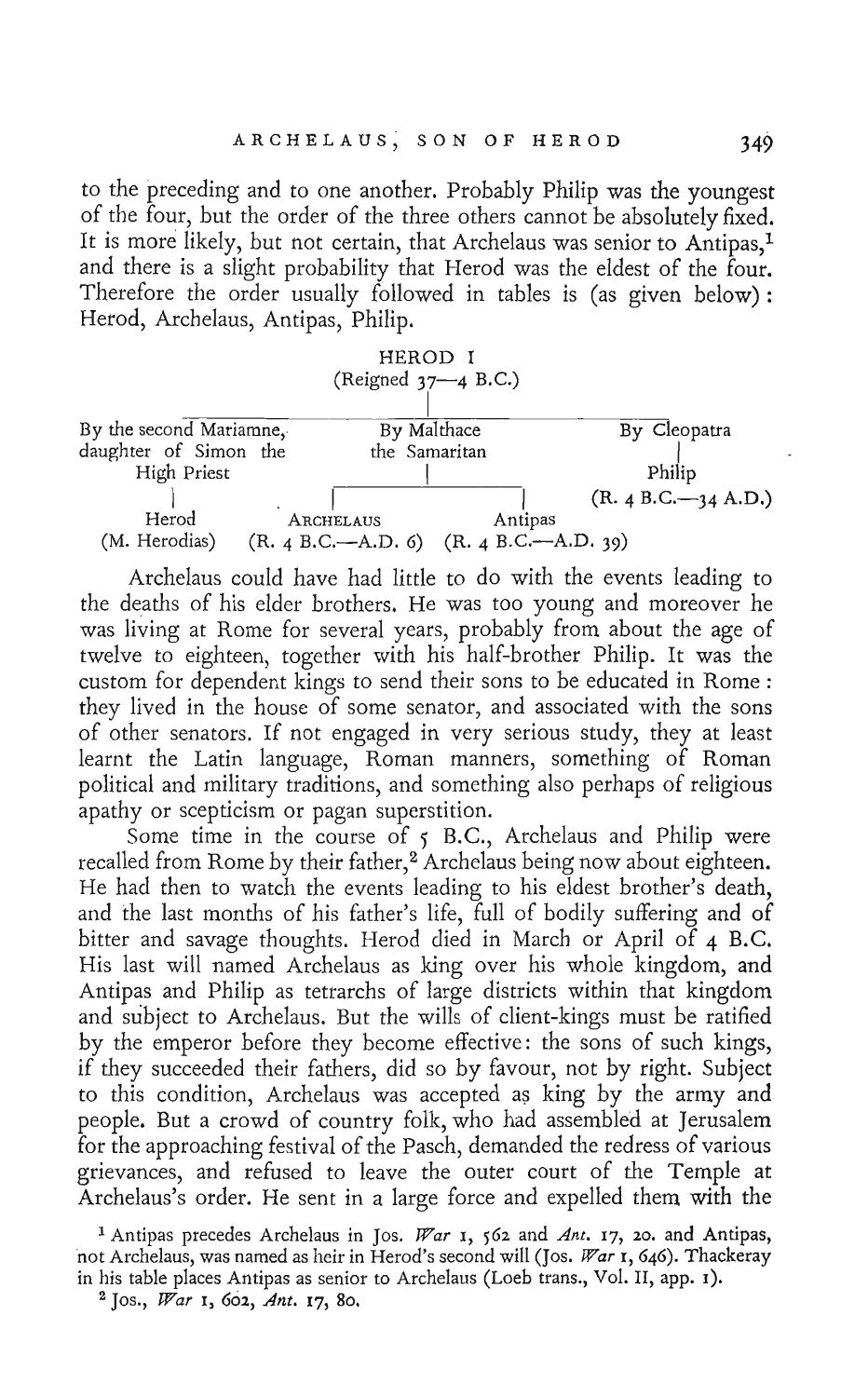$\epsilon$  of many lives, these thousand, it is said. The Pasch had to  $\epsilon$ so of many tives, three mousand, it is said. The rasen had to be celebrated without any concourse of the people.<sup>1</sup><br>Immediately after this, Archelaus sailed to Italy to ask for the

confirmation of his father's will. In Rome it soon became clear that the will would be opposed. His brother Antipas (possibly his senior) whom Herod had appointed his heir in a previous will,<sup>2</sup> came forward to claim the crown, and was supported by their mother Malthace. His terrible aunt, Salome, who had incited Herod to murder his wife and sons, also travelled to Rome with a large party of relatives and friends, is, also travelied to Kollie with a large party of relatives and friends, principalities, or, failing that, to support Antipas. Salome was a correction of the total correction of the correction of the correction of the correction of the correction of the correction of the correction of the corre principalities, or, failing that, to support Antipas. Salome was a considerable actress: on previous visits to Rome she had simulated honesty and good-nature so perfectly that she had made a life-long friend of the emperor's wife Livia, a very different kind of woman from Salome.<sup>3</sup> Not long afterwards a large deputation of Jews, mostly of the Pharisaig:' prompt are values a large deputation of Jews, mostly of the ritalisate the domination of the Herodian family and to make Palestine subject to domination of the fieroulant family and to make ratestine subject ance Roman fue. This threat to the whole family seems to have made the three Herodian factions draw closer together : Salome gave up her own scheme and decided to help Antipas.

Augustus gave a patient hearing to all the parties. Antipas's case" was urged by Salome's son, who had some reputation as an orator.  $\frac{1}{2}$  and  $\frac{1}{2}$  and  $\frac{1}{2}$  are set  $\frac{1}{2}$  and  $\frac{1}{2}$  and  $\frac{1}{2}$  are saluted as king,  $\frac{1}{2}$  $\alpha$  is isosimore orders to officials and troops, had forestalled the emperor's and by issuing orders to officials and troops, had forestalled the emperor's decision, and that he had been guilty of wanton savagery in his attack con the worshippers in the Temple. Archelaus's chief advocates were the worshippers in the Temple. Archelaus's citier advocates were the two ablest ministers of his father, Ptolemaeus, the finance minister, and the cultured pagan Nicolaus of Damascus, a writer and diplomat. Nicolaus strongly argued that there was no good reason why Herod's will should be set aside, and affirmed that in his exercise of royal power at Jerusalem Archelaus had done no more than sheer necessity demanded. The fifty Jewish delegates were next heard. They complained bitterly of the tyrannical rule of Herod I: he had executed many leading Jews unjustly and confiscated their property; his taxation had been ruinous; the immense wealth thus gained had either been spent with insane vanity on his great hard lines gained individual to perfect spent with insanction of the contribution of the subside vanity on his great buildings or lavished in gifts to pagan cities outside Palestine. Archelaus in the first weeks of his reign had shown that he was going to be as bloodthirsty as his father. They asked to be delivered from the whole Herodian family as this fame. They asked to be delivered as

An interval elapsed before Augustus gave his decision. In the meant measured before manufacture gave in accession. In the canting alarming news came none parestine. Plactically the whole  $\alpha$  differential in a state to one and the Roman of  $\alpha$  one and  $\alpha$ differing in aims and hostile to one another. The Roman officer, who <sup>1</sup> Jos., *Ant.* 17, 206-18. <sup>2</sup> *War* 1, 646. <sup>3</sup> *War* 1, 566.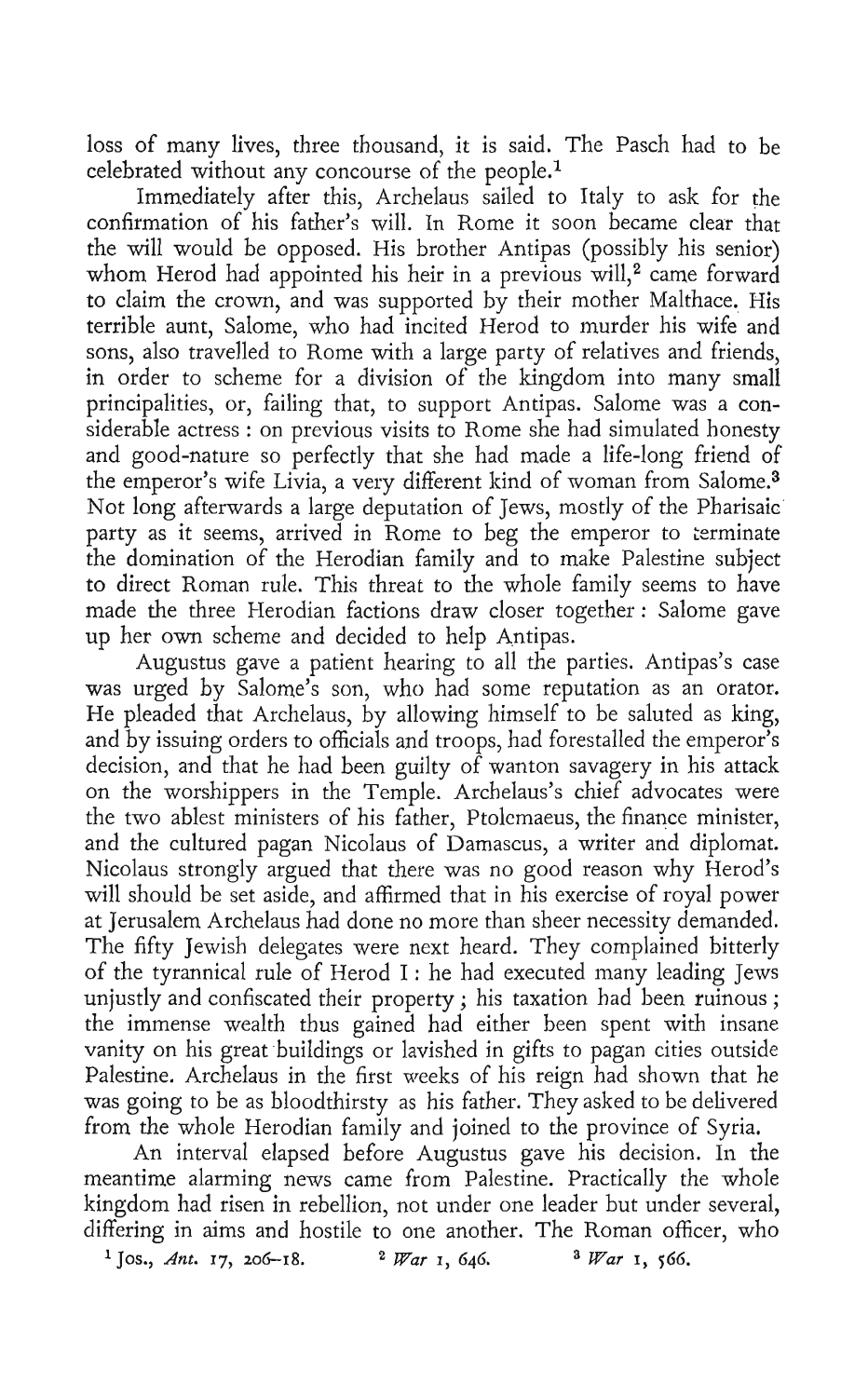had remained in the country to keep order, had rashly moved his troops Into the great royal palace at Jerusalem in order to control the city. into the great royal palace at Jerusalem in order to control the city.<br>The people, who had assembled for Pentecost, were enraged at this incursion of pagans into their city, and took up arms. Risings quickly followed in various parts of the kingdom. Some were led by fanatics like Judas of Gamala, others by mere adventurers. All alike acted with great savagery and rapacity. The more law-abiding Jews could do little to restrain their countrymen. Only a few pagan cities like Samaria (Sebaste) were both loyal and active. Varus, the governor of Syria, had to bring a large Roman army in, and many ferocious battles were fought. The temple itself had to be stormed by the Romans and in this action the magnificent colonnade of marble and cedar, three-quarters of a mile in circumference, which completely enclosed the sacred buildings, was wholly or in great part destroyed by fire. The war lasted most of the summer of 4 B. C. but by the autumn all central Delection had been subducted.<br>Been subducted

been subdued.<br>Before this result was attained, Augustus had given his decision. Archelaus was not made ruler over his father's whole kingdom, as enciaus was not made ruter over ms failers whole kingdom, as Samaria). Antipas and Philip received the districts assigned them by Samaria). Antipas and Philip received the districts assigned them by their father, but were made independent of Archelaus and subject only<br>to Rome, with the title of tetrarchs. Archelaus was to be entitled only ethnarch, but the title of king was reserved as a later possibility. Herod received no territory and spent his life as a private person. It was he that married Herodias who later divorced him in order to marry at main<br>........

Archelaus added his father's name to his own, and his coins are inscribed *Herodes Archelaus*.<sup>1</sup> He never attained to the title of king. After a reign of nine years the emperor deposed him (in A.D. 6), confield a felgh of filme years the emperor deposed him (in A.D. 0), concated all of most of his private property and ordered min to spend<br>career of his life at the city of Vienne in the south of France. There he lived till his till death in all probability. He could handly have been more  $t_{\text{tot}}$  and this deal in all probability. The could have  $t_{\text{tot}}$  been more than thirty at the time of his disgrace. The events of his reign are very scantily recorded. Nicolaus, who left such a full history of his father's. reign, seems to have said nothing about Archelaus's. After gaining him the succession, he probably ceased very soon to be his minister.<br>There seems to have been no further rebellion or grave disorder,

I here seems to have been no futurel rependent of grave disorder, the a reduction to the community for some time, perhaps throughout Archelaus's reign. At first at least it was stationed at or near Jerusalem.<sup>2</sup> This fact and the severity of Varus's measures helped no doubt to make Archelaus unpopular. Early in his reign a young Jew<br>was persuaded by some of Archelaus's enemies to impersonate his dead brother Alexander, whom he closely resembled. Jewish colonies 1 Model Hexandel, whom he closely resombled format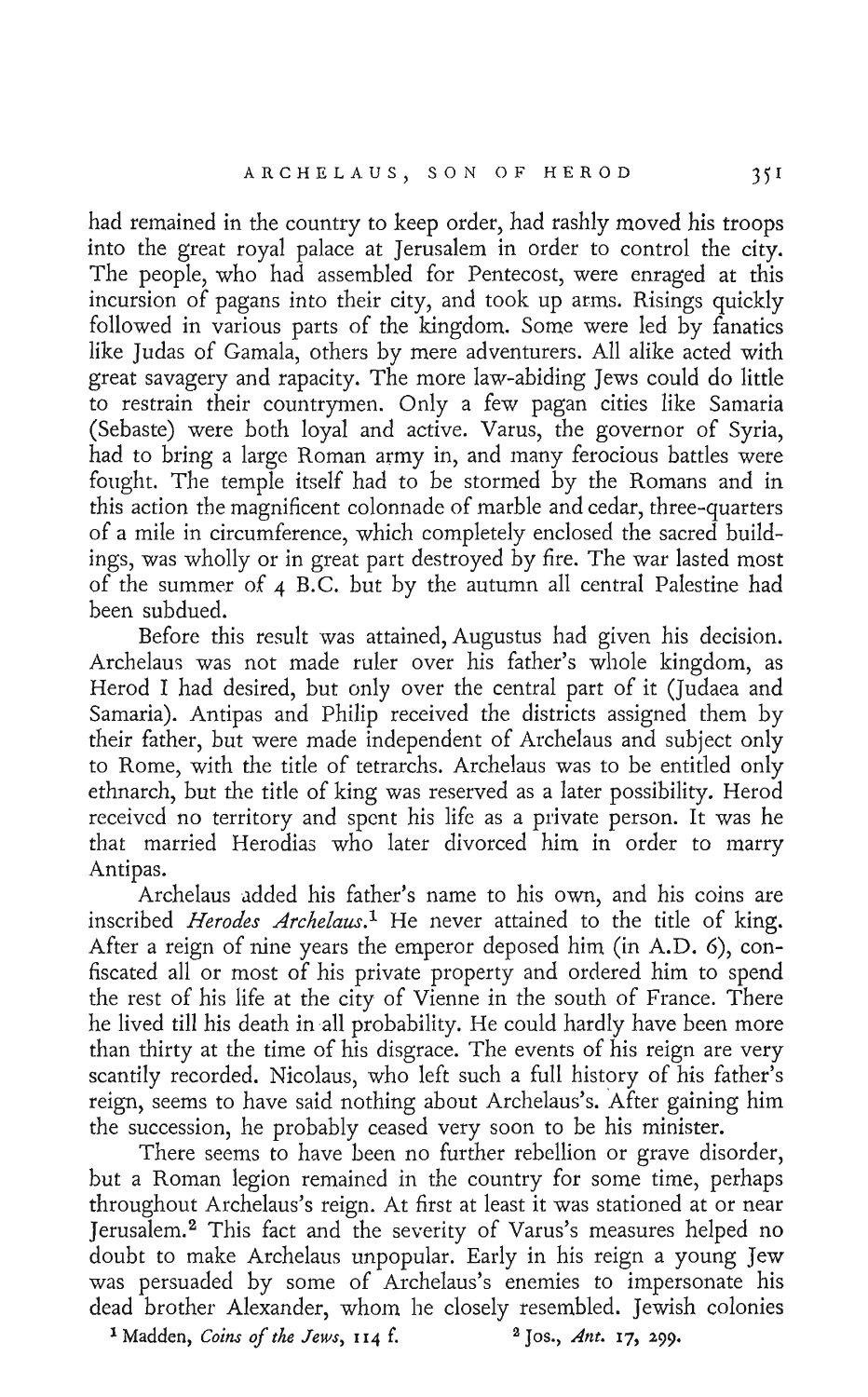both in Greece and Italy accepted the impostor with enthusiasm, but when he reached Rome, Augustus detected the fraud, and put to death the Jews who had instigated it.<sup>1</sup>

In regard to the Jewish religion, Archelaus seems to have been neither better nor worse than his father. In deference to Jewish scruples, his coins are without any image of himself or the emperor, but he three times deposed a High Priest and appointed a new one,<sup>2</sup> and his second marriage (see below) was regarded as a still graver scandal. In character he seems to have been a less energetic and less clever replica of his father. Josephus says he was cruel and tyrannical, $3$  without giving any examples of either fault, and also implies that he was dissipated or a drunkard.<sup>4</sup> It is in his favour rather than against him that he did not inherit his father's ruinous passion for building. He founded one town (Archelais) in the Jordan valley, and no doubt repaired much of the destruction caused during the year of revolt.

Josephus says he lost his kingdom by tyranny, but there are certain facts which make one suspect that he does not give the full story of Archelaus's fall. His account of all the three sons of Herod is indeed remarkably scrappy compared with those of Herod and of Agrippa, apparently because he now had to gather his own material instead of drawing on a full narrative by some other historian.

Archelaus's first wife was a certain Mariamne, of whom we know nothing. After reigning some years he paid a visit to King Archelaus of Cappadocia, who had long been the most important of all the client kings of the empire. He had been raised to kingly rank some forty years before by Mark Antony. His kingdom had been enlarged by Augustus and now covered most of the eastern portion of Asia Minor and stretched to the Mediterranean through western Cilicia. At his accession- it had been a backward country but had made great progress since then. Moreover it guarded a stretch of important frontier between the Roman and Parthian empires. On a small island off the Cilician coast Archelaus had built a palace where he chiefly lived,<sup>5</sup> and very likely it was here that the Jewish prince visited him. King Archelaus's daughter, Glaphyra, had, about 16 B.C., married Alexander, elder brother of the Jewish Archelaus, and had borne two sons to him. After Alexander's death she had married a certain Juba, probably a son of King Juba of Mauretania (Morocco).<sup>6</sup> He too had died, and she had now returned to her father's kingdom. During his visit the Jewish Archelaus met her there, and, says Josephus: 'fell so passionately in love with her that

<sup>1</sup> Ant. 17, 324 f. <sup>2</sup> Ant. 17, 339; 341; 18, 2. <sup>3</sup> Ant. 17, 342.

<sup>4</sup> Ant. 17, 233-4. <sup>5</sup> Strabo, *Geography* 12, 2, 7 (C. 537). 6 Josephus says she married King Juba himself *(War* 2,115, *Ant.* 17,349). If so,

the marriage must have been dissolved by divorce, not death, for the king lived till the marriage must have been dissolved by divorce, not death, for the king lived till<br>about A.D. 23. It seems more likely that she married a son, otherwise unknown.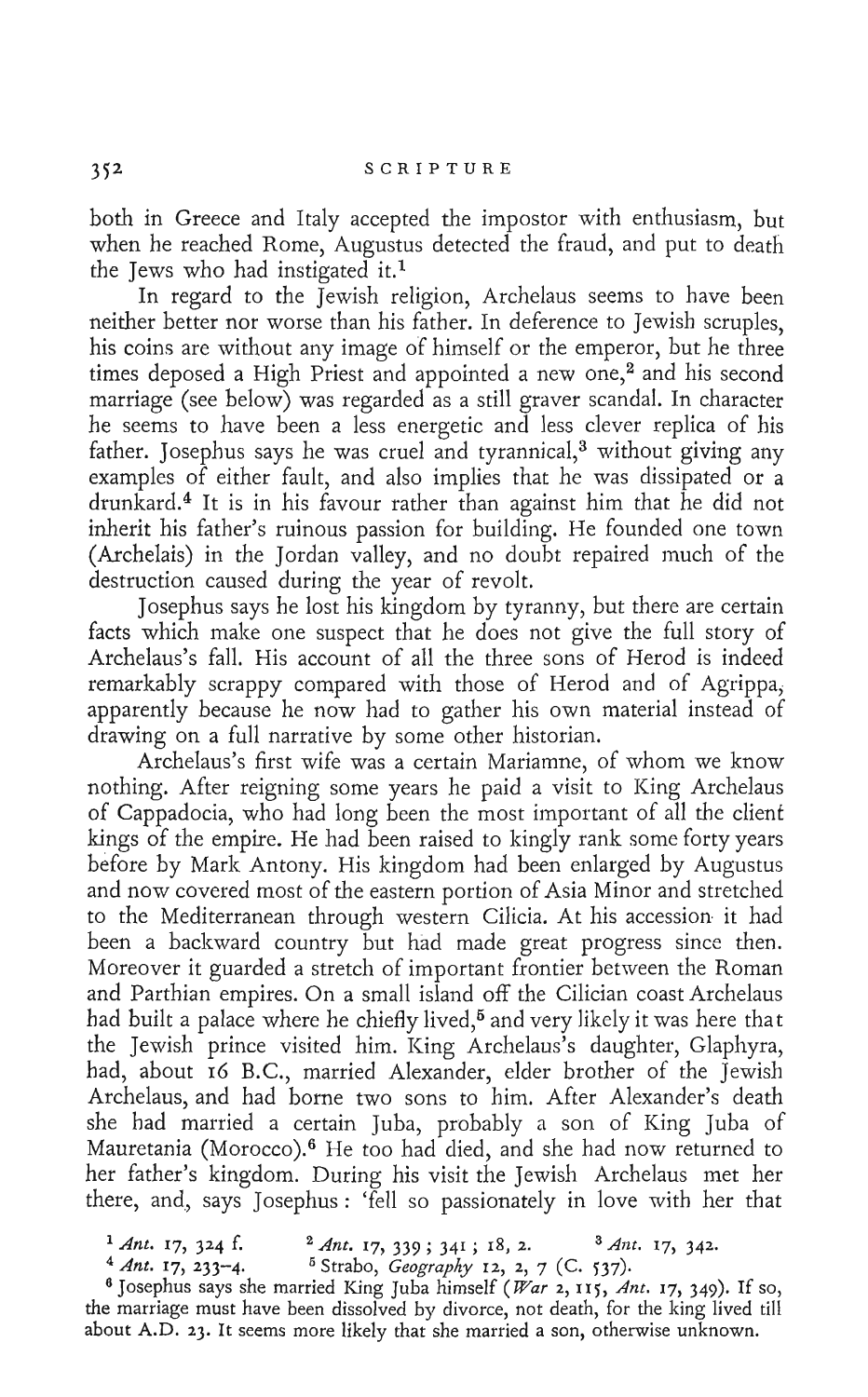he immediately divorced his wife Mariamne and married her'.<sup>1</sup> This passion may certainly have been a reality, in spite of the undoubted fact that Glaphyra could not be much less than ten years senior to her new husband. But it seems more likely that there were political motives for the marriage, and that it was meant to cement an alliance between the two Archelai, an alliance which, judging from other evidence, may have been anti-Roman in its object.

As Glaphyra had borne sons (one at least of whom still survived) to Archelaus's brother, his marriage was contrary to Jewish law, and antagonised the more devout of his subjects. This marriage, joined to his harsh government, says Josephus, induced the Jews to ask the emperor to remove him. A similar petition was sent, he says, by the Samaritans :<sup>2</sup> thus the two bodies usually opposed to one another combined against Archelaus. Their request was granted and Archelaus lost his ethnarchy.

his ethnarchy.<br>Such is Josephus's story. Two short passages in other writers would lead us to suspect that he has not told us everything. The geographer Strabo, a contemporary of Archelaus, in a rather obscure passage, says that accusations were made to Rome against all the three brothers,<sup>3</sup> and his words imply that the three were summoned to Rome, that all were declared guilty and sentenced to deposition, but that Antipas and Philip 'by much use of courtly arts' (i.e. by servility or bribery) managed with difficulty to retain their possessions. Dio Cassius, writing two centuries later, says that Archelaus, 'being confronted with accusations made by his brother' was sent into exile.4 At first sight these two writers seem to contradict one another, but they can be reconciled: we may suppose that all three brothers were accused, but that Antipas and Philip pleaded that, though guilty, they had been led astray by Archelaus the chief offender. Both statements have been neglected because of Josephus's silence, but this is not a conclusive objection and there may well be something in the story. It is worth considering.

What accusation may we suppose to have been brought against all the three brothers? It is not likely to have been that of misgovernment, for Josephus tells us elsewhere that Philip was a very beneficent prince.<sup>5</sup> We hear nothing of any serious discord among themselves, such as Rome would take offence at. It seems most likely therefore that the charge was one of disloyalty to Rome, and that there was some foundation for it. Three such petty princes, not stimulated by fanaticism, would hardly have meddled with any schemes against Rome unless they had allies, and we may suspect therefore that they had at least toyed with

 $4$  Dio 55, 27. Both Otto (178-81) and Jones (p. 168) think there is some truth in Dio's statement. Otto also accepts Strabo's in a qualified sense.

<sup>5</sup> Ant. 18, 107.

<sup>1</sup>*War* 2, 1l5. 2 *War* 2, Ill. 3 Strabo, *Geogr.* 16, 765.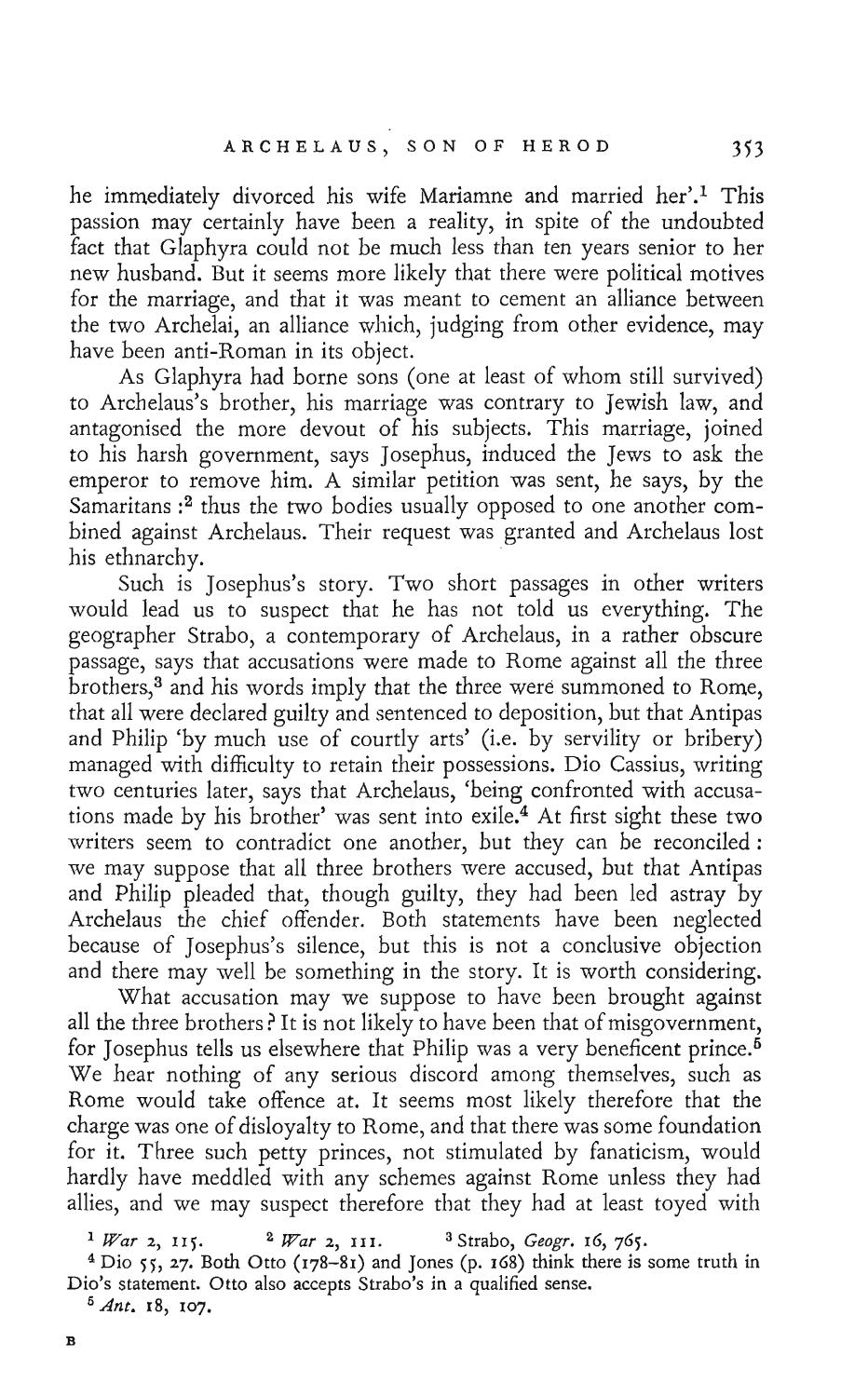some anti-Roman design of King Archelaus of Cappadocia, a design. in which Parthian support of some soit was probably involved. King Archelaus in his later years seems to have been disaffected to. Rome for some reason. Some years earlier he had had to answer charges of misgovernment before Augustus;1 he had been acquitted, but kings do not remember such scenes with pleasure. He may have entered into some disloyal correspondence with the King of Parthia and may have drawn the Jewish princes into his plot. In that case the marriage of the ethnarch Archelaus and Glaphyra would be intended to bind the plotters more closely. The subsequent history of King Archelaus seems to give some plausibility to this theory. He was left alone in A.D. 6, perhap{ because it was felt that the Pannonian revolt was sufficient trouble for the empire, but the next emperor, Tiberius, at the beginning of his reign manreuvred him into a visit to Rome, and brought him to trial for treason.2 He apparently died before the end of the trial, but the evidence against him seems to have been grave, for his son was allowed to inherit only a small portion of his kingdom, most of which was made into a province.

Whatever the cause of his fall may be, Archelaus of Judaea was certainly deposed in A.D: 6 and banished to Vienne, where in all probability he spent the rest of his life. No sentence of exile passed by Augustus was ever reversed by Tiberius, as far as we know. It is usually thought that Archelaus did not live long after his banishment, but the evidence seems doubtful. Strabo, in his *Geography,* published at some date between A.D. 18 and 25, says of Archelaus: Èv ouyn διετέλει (xvi,  $765$ ) which words have generally been translated: 'He continued in exile' and have therefore been taken to imply that he was dead when they were written. But the Greek, tense is in fact not so precise, and the words may quite possibly mean: 'He has remained in exile'.3 Therefore no conclusion either way can be drawn from *these words.4* The general likelihood is against so early a death. At the' date when Strabo wrote, Archelaus would, if alive, be somewhere between forty and fifty. It is more likely on the whole that he lived on during most of the first half of the century.

In St Jerome's adaptation of Eusebius's guide-book to the sacred places of Palestine we find these words, added by St Jerome: 'Near Bethlehem there is also pointed out the tomb of Archelaus, once king of Judaea. This is situated at the beginning of the lane leading from

<sup>3</sup> This use of the Greek imperfect tense to denote action going on up to the present time, though not common, is fully proved both in classical Greek and later literary Greek. See the examples given by Weymouth in *Theological Monthly* IV  $(800)$ , p. 32 f. to which many more could be added.

4 Willrich also doubts the usual inference from Strabo *(Haus des H.,* p. 188).

<sup>1</sup> Dio 57, 17. 2 Tacitus, *Annales* 2, 42; Dio, 57, I7.